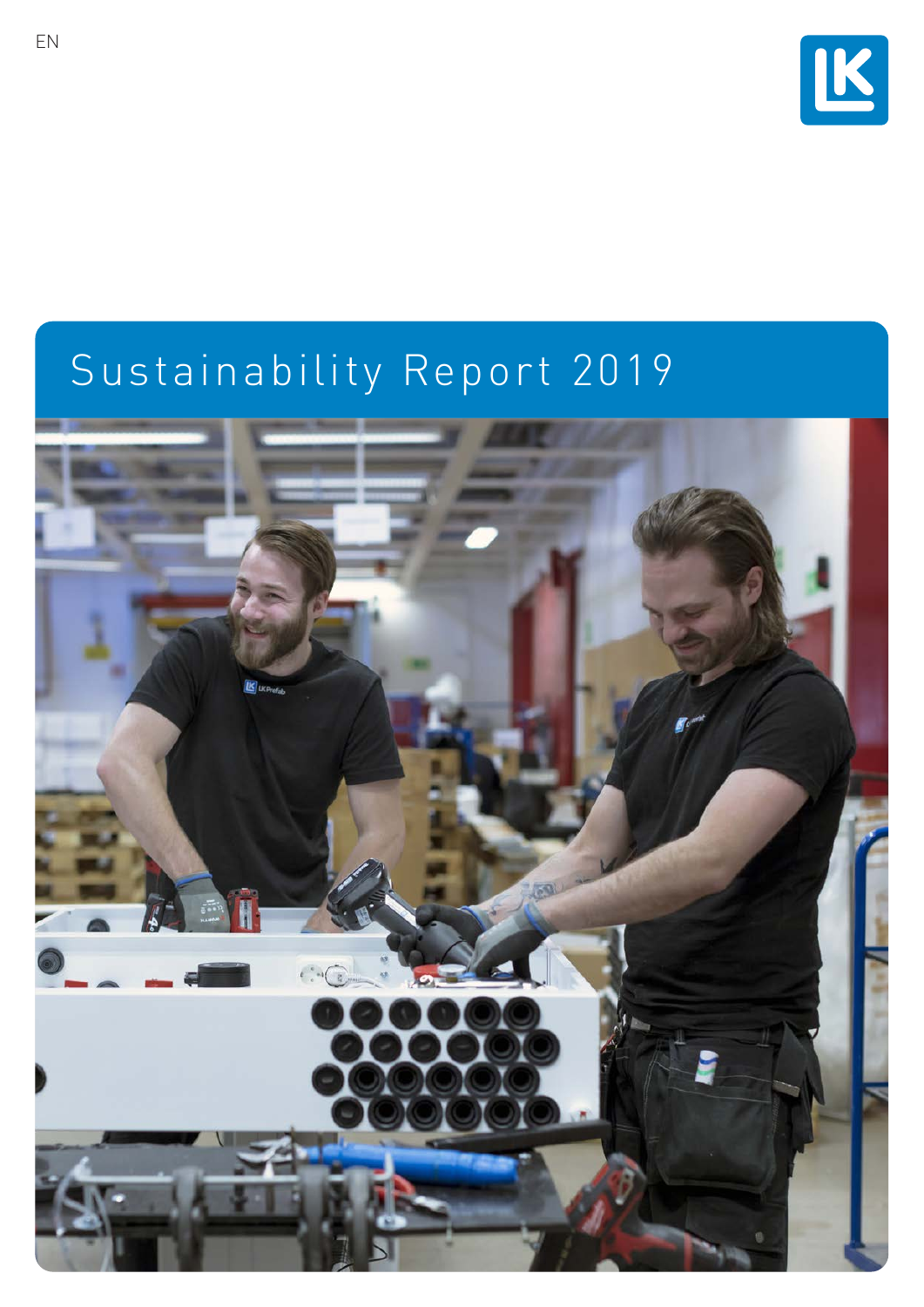# CONTENTS

| RESPECT FOR HUMAN RIGHTS AND COMBATING CORRUPTION10 |
|-----------------------------------------------------|
|                                                     |
|                                                     |
|                                                     |
|                                                     |
|                                                     |
|                                                     |
|                                                     |
|                                                     |
|                                                     |
|                                                     |
|                                                     |
|                                                     |
|                                                     |
|                                                     |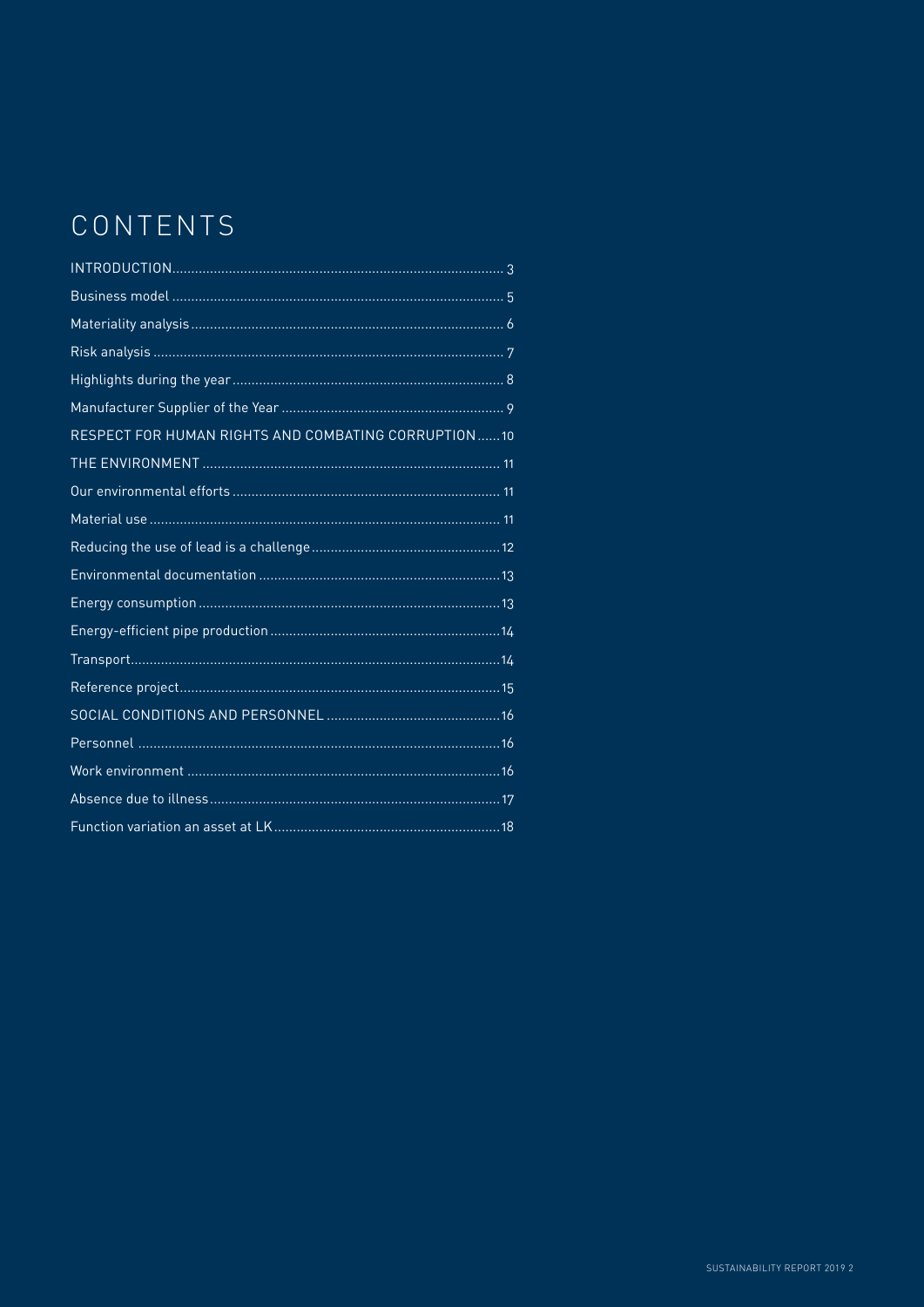# <span id="page-2-0"></span>INTRODUCTION

You are now reading LK's Sustainability Report. Here, we try to provide a comprehensive picture of our sustainability work, our goals and the way to reach them. We hope that the report will increase knowledge about and inspire more sustainable initiatives, both internally and externally.

Our products are market leaders, in terms of both safety and quality and we have delivered smart products and system solutions in HVAC to the Swedish market since 1910. We are focusing strongly on sustainability including environmental certification which strengthens our work towards continuous improvements. This is fully in line with LK's development of smarter and more sustainable solutions. Our customers can be confident that we safeguard sustainability in all stages of our products and operations, from enquiry to order confirmation, manufacture, delivery and the aftersales market.

To make the most of our sustainability work, our work environment has to provide conditions for personal development and be characterised by job satisfaction, trust, learning and that we listen to each other. We create commitment and motivation by employees being included in decisions and involved in the development of our processes. We want an open and welcoming work culture where we comfortably raise issues and make suggestions for alternative solutions. The steering group at LK states that: together with our staff, the most important resource at LK, we shall continue to be successful for many years to come.

We continuously work to review our suppliers and the control of our own operations. The Sustainability Report helps us question matters and act. It sheds light on what we do well, as well as what can be improved. It strengthens our attitude to not rest on our laurels or run the the same rut. Every day, we work to achieve more sustainability for our customers, ourselves and our surroundings.

This report does not cover the activities conducted within LK Finans AB. Portfolio companies in LK Finans AB that are subject to the legal requirement prepare their own sustainability reports.



The world's leaders have committed to 17 global goals to achieve four fantastic things by 2030. Doing away with extreme poverty. Reducing inequalities in the world. Solving the climate crisis. Promoting peace and justice. In the next few years, LK will focus extensively on carbon offsetting of transports of our goods, as well as reviewing how the products can be further improved from a sustainability perspective. This can be achieved through the global goals for sustainable development. In every country. For everyone.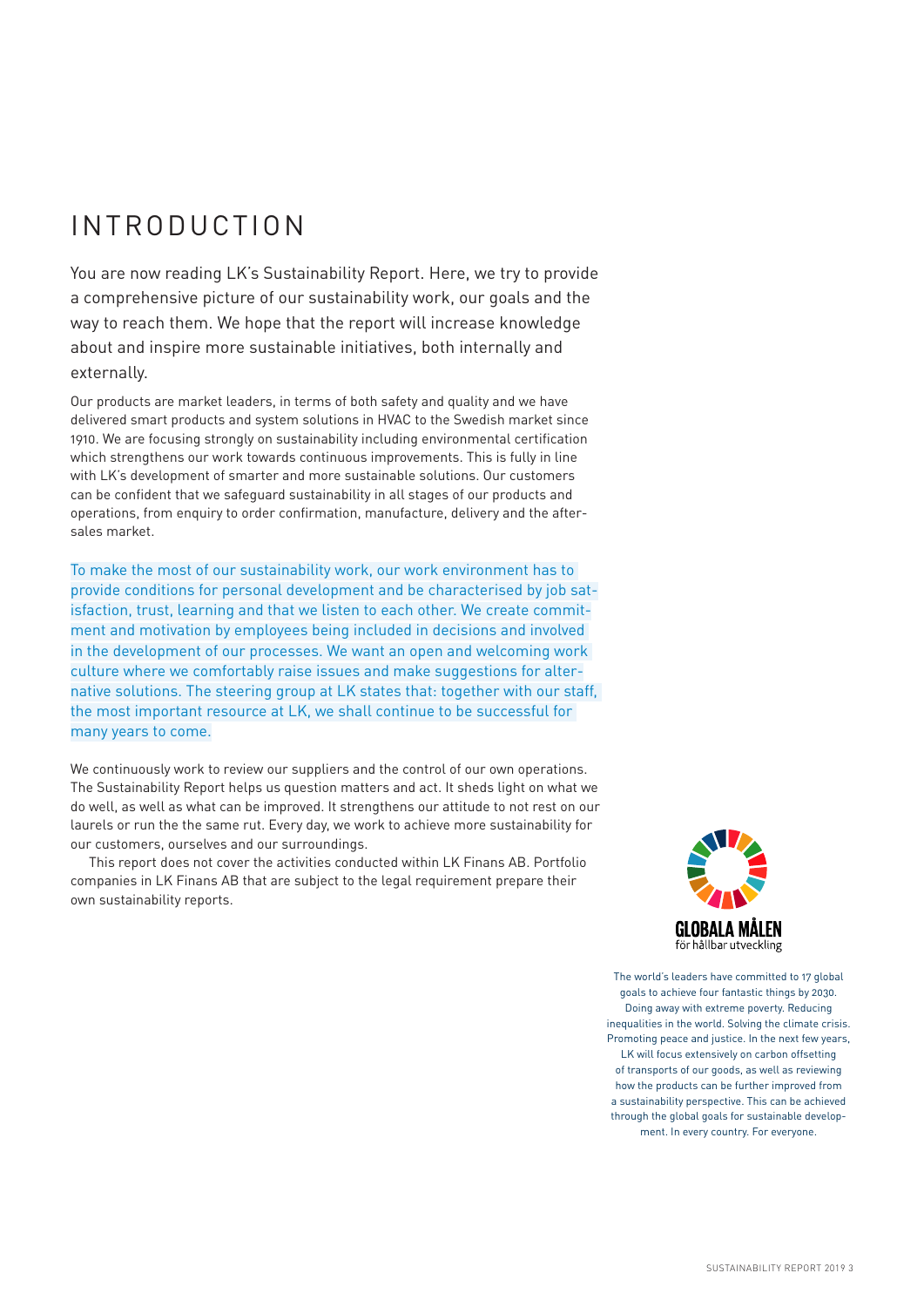# FOR A SIMPLER AND SMARTER EVERYDAY LIFE

Simpler, smarter and more sustainable – at LK we always assume that there is a better way of doing things. We prefer innovation to the status quo and simplicity rather than complexity in everything we do. At LK, with this conviction in mind, we develop smart products and system solutions for heating, water and sanitation

LK Armatur is a leading valve and system manufacturer in Europe with an annual production of millions of valves for the global HVAC and plumbing market. Our solutions are based on a total view of how valves, control units, components and prefabricated products work together. In everything from standard to advanced special adaptions we ensure the solution that you need at present will also equip you for the future.

LK Pex manufactures high quality plastic pipes for the HVAC and plumbing industry. Our in-house produced, cross-linked polyethylene PE-Xa pipes with unique flexibility and pressure strength are examples of continuous product development, always bearing in mind the goal of simplifying your everyday life and ensuring an even smarter future for you.

LK Systems is a Nordic leader in heating and water system solutions. Our systems are easy to install and in our prefabrication plant we also manufacture customised systems that further simplify the installation. From idea to a finished product, this is where you get the smartest solutions, now and in the future.

### Five facts about LK

FOUNDED IN 1910

400 EMPLOYEES

IN FIVE **COUNTRIES**  MILLION

SALES TO MORE THAN 50 COUNTRIES

SUSTAINABILITY REPORT 2019 4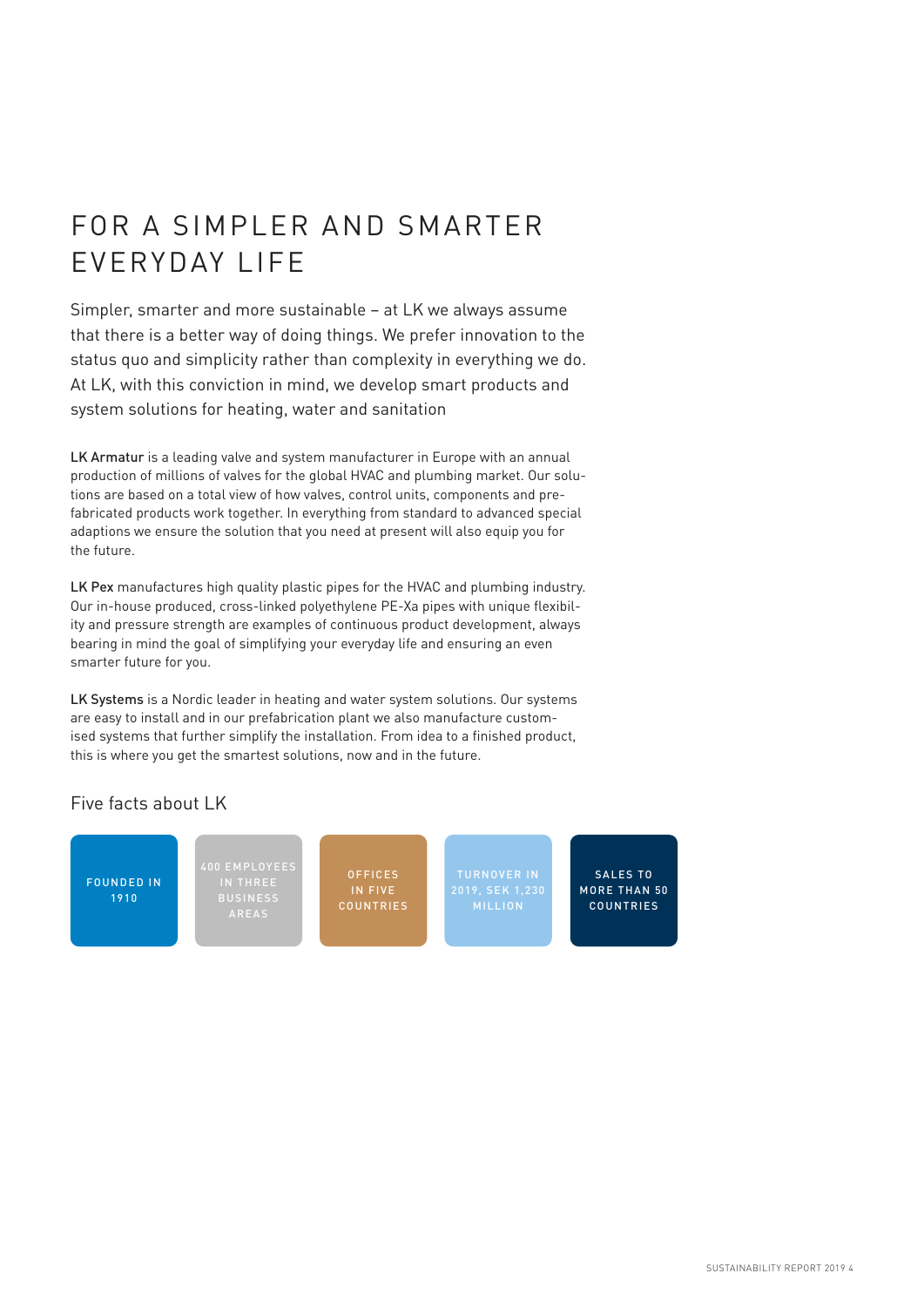### Business model

### Our vision

We are the first choice for smarter, more sustainable solutions in a simpler everyday life.

<span id="page-4-0"></span>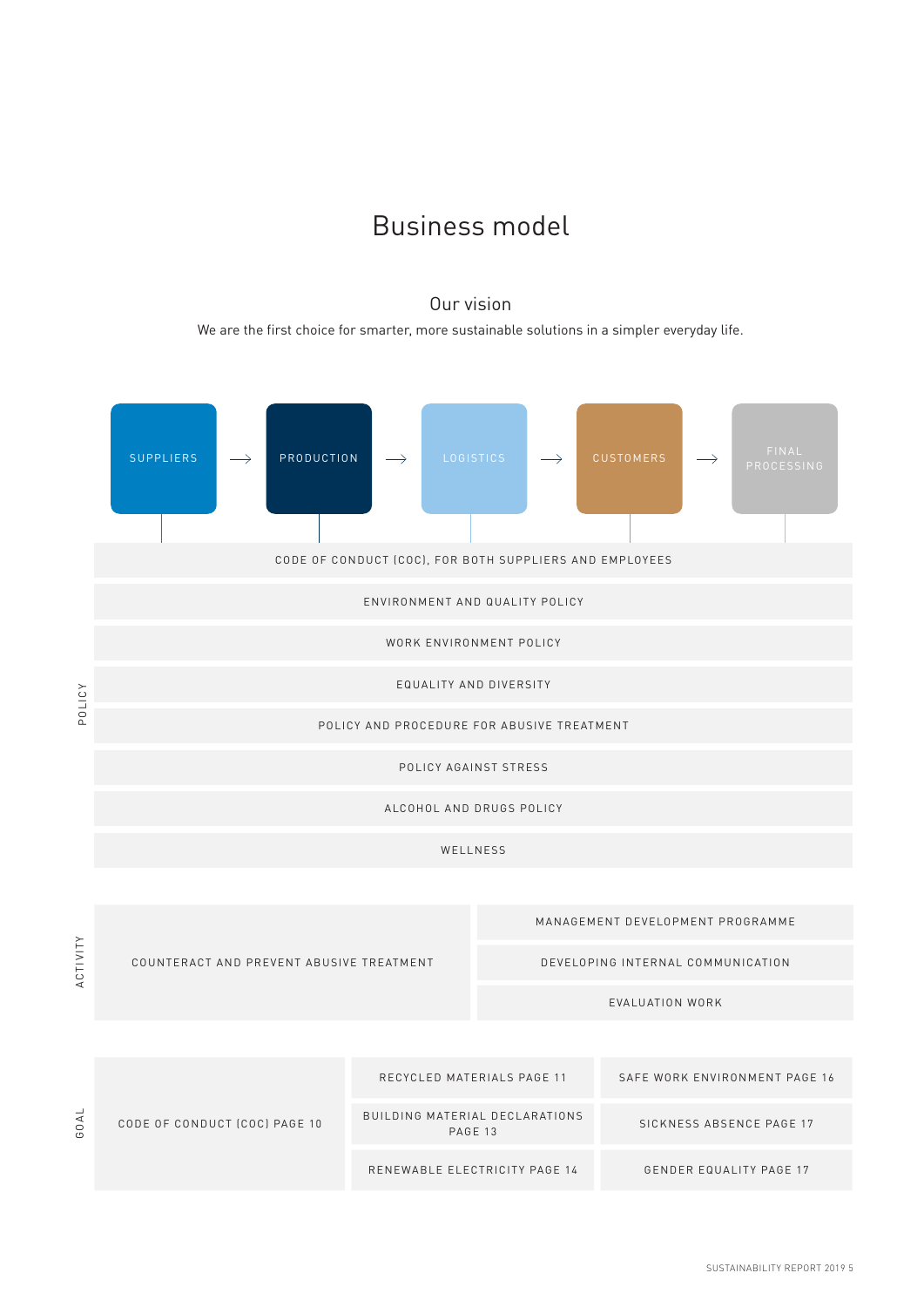### <span id="page-5-0"></span>Materiality analysis

Based on our value chain, we have identified strengths and weaknesses linked to our organisation. We have looked at our surroundings, and asked our stakeholders and ourselves what is essential to report on.

We undertake continuous surveys at LK, ranging from customers to stakeholders and employees.

A survey was conducted to find out what issues our stakeholders feel are essential in our sustainability work. All of the questions were withing the scope of the Annual Accounts Act's five thematic areas: environment, personnel, human rights, anti-corruption and social conditions. The survey was done as a phone interview. The stakeholders are our customers, employees, owners, suppliers and union representatives. We have received a great diversity of responses from the stakeholders, but can summarise that the commitment to sustainability issues is important for being an attractive employer and supplier.

The employee survey in 2019 shows that all the general indices have increased compared to 2018. An example of a general index is the measurement of team efficiency and management. The activities conducted in the company during the past year with a focus on job satisfaction and commitment had good results. We are now taking the next step for further improvement, and during 2020 we will implement a management development programme for all managers with responsibility for personnel.

### Our impact

We conducted our own analysis of what sustainability issues we can influence the most as a company. Our products facilitate and effectivise the use of renewable energy sources. LK's goal for sustainability work is to ensure a long-term and sustainable development for the company. The matrix below shows a summary of the responses from our stakeholders as well as our own conclusions. Our focus is on the content in the upper right box, without forgetting the other issues.

### Planned measures

We will be developing our work on a continuous basis, with regard to both the environment and the work environment. Our starting point is challenging, as we have very many employees who are highly satisfied with being a part of LK. It is important not to stop, but continue to manage our most valuable capital, our employees. An insight into how we intend to do this is provided by this report. From an environmental point of view, we will continue to develop lead-free brass alternatives. We will also continue to climate-offset part of our transports within the organisation.

### COMPLIANCE

Very important

Very important

Important

STAKEHOLDER PERSPECTIVE

STAKEHOLDER PERSPECTIVE

- Business ethics legal business and transparency.
- Local social commitment.
- Code of Conduct (CoC) LK and supplier.

### FOCUS

- Products materials with the least possible impact on the environment.
- Energy consumption as a result of our operations.
- Transports as a result of our operations.
- Product safety use and quality.
- Attractive employer.

### ADMINISTER

- New HR portal for appraisal interviews, among other things.
- Annual employee survey with action plans.
- Managers at LK support for managers so that we manage employees in the right way.
- Streamlining and business development.

### BEING MONITORED

- Future regulations, e.g. law against conflict minerals in the EU.
- Market requirements.
- Drinking Water Directive EU.
- Lifecycle analysis linked to BVD.
- Occupational health and safety the work environment.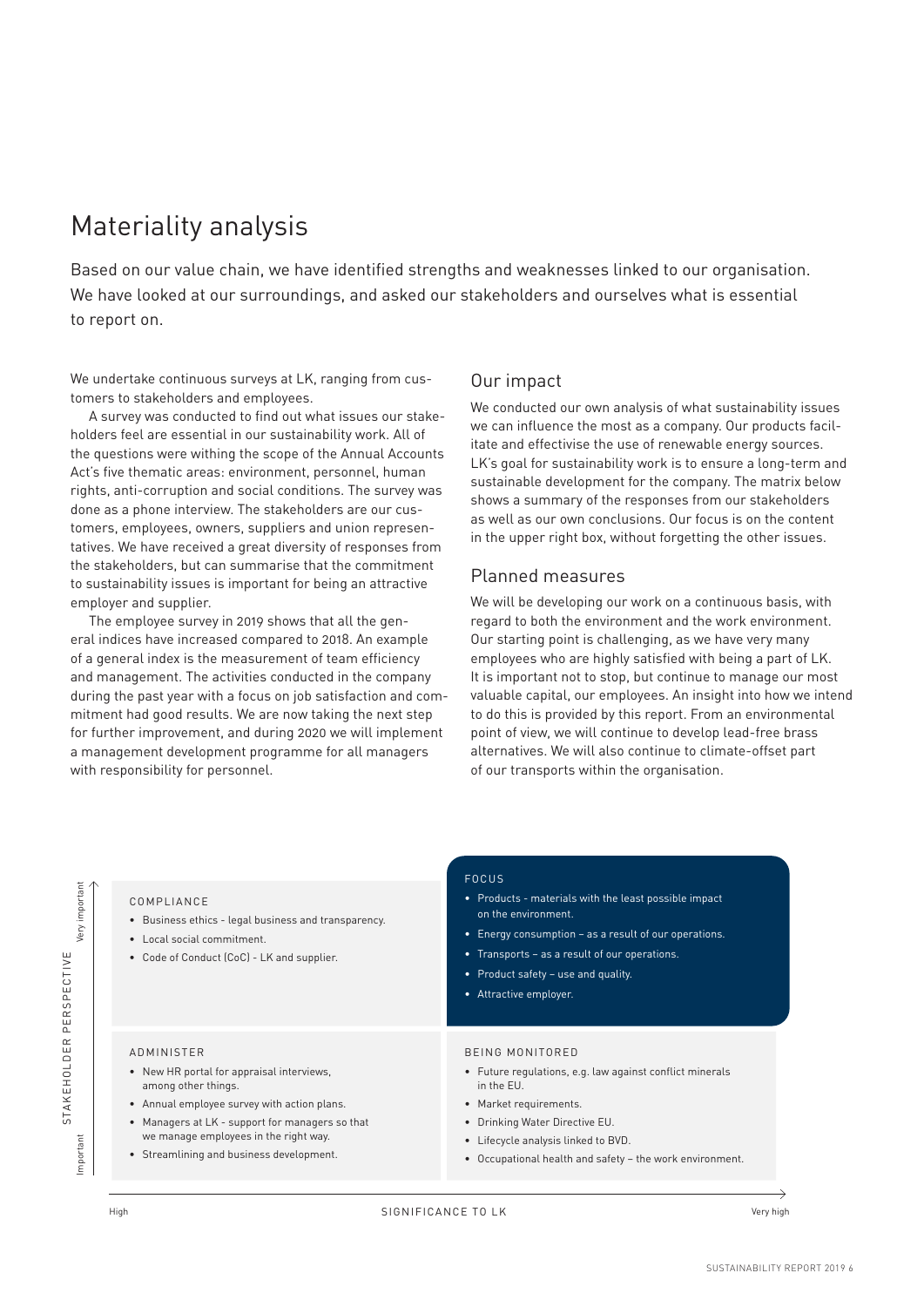# <span id="page-6-0"></span>Risk analysis

| <b>THEMATIC</b><br>AREA | <b>IDENTIFIED</b><br><b>RISK AREA</b> | <b>DESCRIPTION OF</b><br>POTENTIAL RISK                                                                                                                                                                                       | <b>HOW WE HANDLE</b><br><b>IDENTIFIED RISKS</b>                                                                                                                                                                                                                                                                                                                                                                                                                                                      |
|-------------------------|---------------------------------------|-------------------------------------------------------------------------------------------------------------------------------------------------------------------------------------------------------------------------------|------------------------------------------------------------------------------------------------------------------------------------------------------------------------------------------------------------------------------------------------------------------------------------------------------------------------------------------------------------------------------------------------------------------------------------------------------------------------------------------------------|
| ENVIRONMENT             | Energy use in<br>the organisation     | Our production unit in<br>Ulricehamn uses the greatest<br>amount of energy.                                                                                                                                                   | • We achieve better control of the amount of electricity that we purchase<br>through a joint electricity agreement for all our operations.<br>• We aim to reduce our electricity purchases from fossil sources every year.<br>• Our company LK Pex AB recycles heat from production and provides the<br>surplus to Ulricehamn Energi.                                                                                                                                                                |
|                         | Transport                             | Our material needs to be<br>transported and starting<br>from the central depot in<br>Ulricehamn it is the intention<br>to climate offset all transports<br>from there.                                                        | • By planting trees, we counter the effect of carbon dioxide emissions.                                                                                                                                                                                                                                                                                                                                                                                                                              |
|                         | Lifecycle<br>perspective              | Our products' environmen-<br>tal impact throughout their<br>entire lifecycle from material<br>extraction to final handling.                                                                                                   | • We always consider using recycled materials in our products as far<br>as possible.<br>• LK Prefab uses smarter packaging when delivering products to facilitate<br>sorting at source.                                                                                                                                                                                                                                                                                                              |
| PERSONNEL               | Sick leave and<br>sickness at work    | Balance between economic<br>activity, organisational changes<br>and workload of employees.                                                                                                                                    | • We continuously follow up all sick leave.<br>Regular employee survey with action plans.<br>$\bullet$<br>• Regular appraisal interviews with action plan.<br>• High utilisation of Avonova's services for the work environment.<br>• Regular health check-ups.<br>• Work on the results of stress mapping for managers.<br>• Continuous work environment training for managers and health and safety<br>officers.                                                                                   |
|                         | Accidents<br>at work                  | The risk of accidents at<br>work exists primarily in the<br>warehouse, work involving<br>machines and production.                                                                                                             | • Safety inspections are carried out regularly.<br>• A group-wide system for reporting and follow-up of incidents and<br>accidents has been implemented and is followed-up in the health<br>and safety committees.<br>• In the employee survey, we ask questions about the physical, organisational<br>and social work environment.                                                                                                                                                                  |
|                         | Corruption                            | Risks in connection with cus-<br>tomer and supplier contacts.                                                                                                                                                                 | • LK does not tolerate corruption, bribery and unfair conduct that restricts free<br>competition.<br>• We train and inform our employees about our Code of Conduct (CoC) on<br>a continuous basis and in connection with our new HR portal, the Code<br>of Conduct (CoC) will be a mandatory part of LK's introduction program.<br>• Suppliers that do not have their own Code of Conduct (CoC) that corresponds<br>to LK's must sign our Code of Conduct (CoC).                                     |
| HUMAN<br><b>RIGHTS</b>  | Diversity and<br>discrimination       | The heating, ventilation and<br>sanitation industry is tradition-<br>ally male dominated. At pres-<br>ent we have an uneven gender<br>balance and this might lead to<br>a risk of discrimination for our<br>female employees. | • On our career page, we highlight, among other things, our business areas,<br>benefits and career opportunities in the form of employee interviews,<br>where we interviewed a majority of women.<br>• When recruiting, if two candidates are equal, the female candidate should<br>always be prioritised, taking into account the group's distribution of women<br>and men.<br>• We measure and follow up discrimination in our employee survey.<br>At LK we have zero tolerance of discrimination. |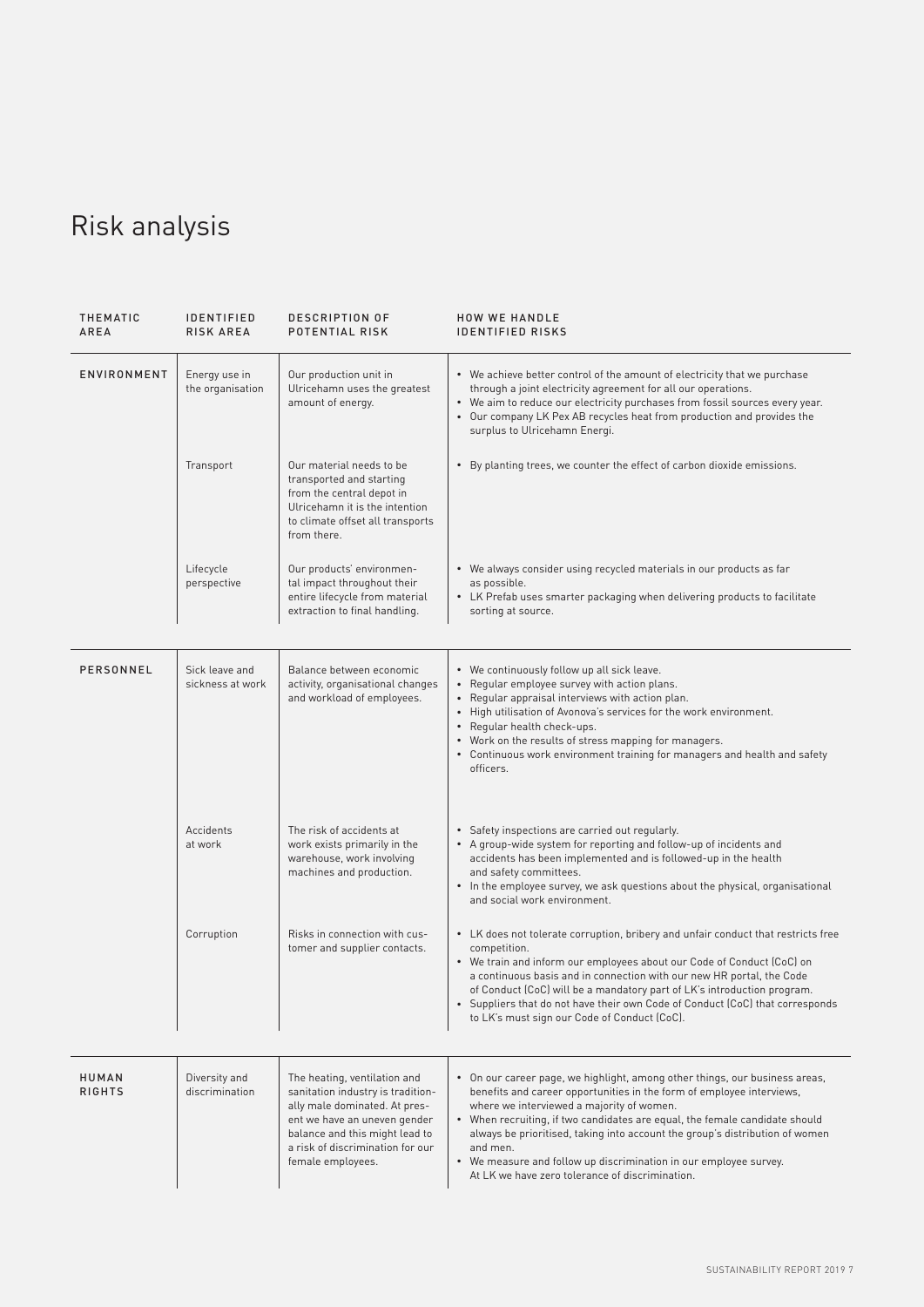Highlights during the year

<span id="page-7-0"></span>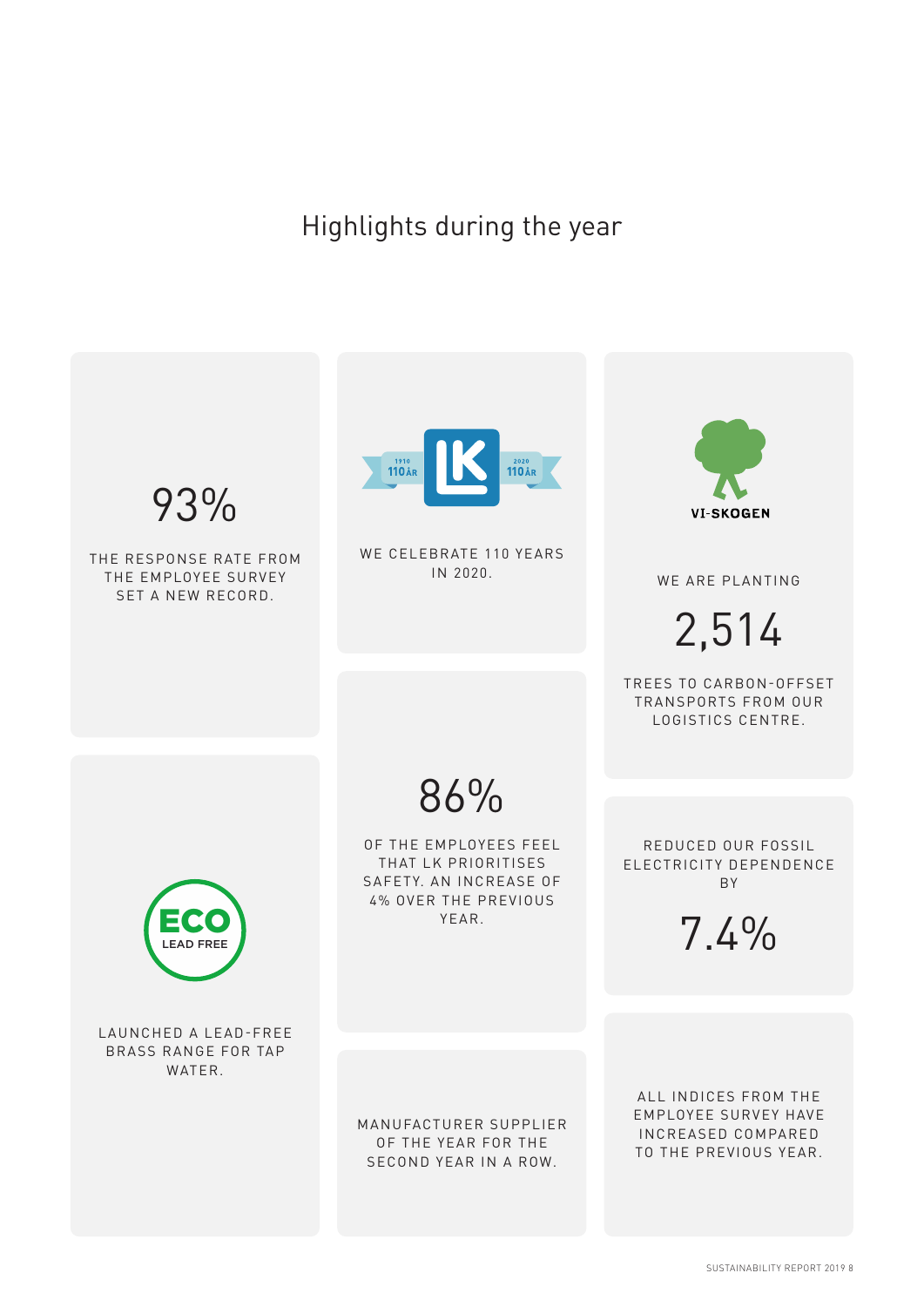## <span id="page-8-0"></span>LK Systems has been named Manufacturer Supplier of the Year for the second year in a row

During the Comfort chain's annual trade fair for members and suppliers, LK Systems was named Manufacturer Supplier of the Year with the citation:

"With the highest score in a survey among the members of Enkätfabriken, the Manufacturer of the Year 2019 demonstrates a consistently high service level at all contact points of the company as well as high scores for product range and quality."

"We are very happy and proud to receive the award as the Manufacturer Supplier of the Year. It is exceedingly pleasing that it is the Comfort chain's members who have voted for us. We are grateful for the award, which is proof of our commitment to improvement and continuation of our continuous development on an ongoing basis," says Johan Börjesson, Regional Manager at LK Systems, who was present to receive the award.

LK has previously been awarded the Manufacturer Supplier of the Year in 2018 and 2015. LK Systems is a Nordic leader in heating and water system solutions. Our systems are easy to install and in our prefabrication plant we also manufacture customised systems that further simplify the installation. From idea to a finished product, this is where you get the smartest solutions, now and in the future.

Comfort is Sweden's largest HVAC installation chain with a strong local base of 65 shops and a presence in a total of 155 locations around the country. We are continuously commissioned by building companies, property owners, industries, the public sector and private persons for assignments ranging from design-build contracts for

new builds or renovations to servicing and energy optimisation. Our accumulated experience and the fact that we are located all over the country make us a reliable local partner, which can install everything we sell. The chain consists of 2,800 employees, including 1,800 certified fitters in 130 member companies with a total turnover of SEK 5.2 billion.



Göran Swedérus, vd Comfort-kedjan AB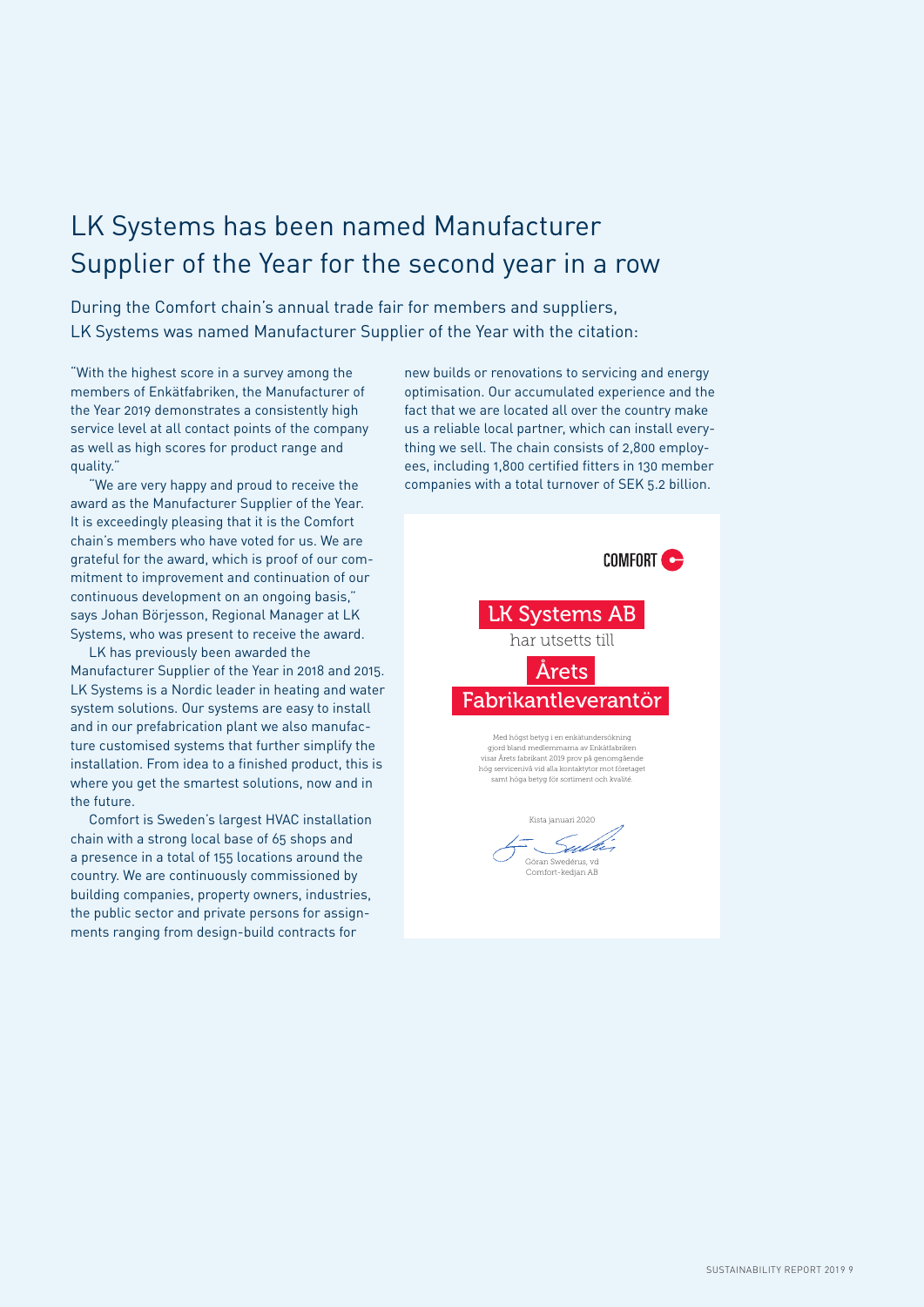# <span id="page-9-0"></span>RESPECT FOR HUMAN RIGHTS AND COMBATING CORRUPTION

All business activities are to be conducted in accordance with current laws and ordinances in the respective country. To ensure control over our value chain, we promote long-term cooperation with both customers and suppliers.

### Code of Conduct (CoC)

Our Code of Conduct (CoC) permeates our entire business. We do not tolerate corruption, bribes or other actions that limit or distort competition. It clarifies the requirements and expectations we have of our suppliers, such as their respecting fundamental human rights and treating their employees fairly and with respect. All suppliers must sign the Code of Conduct (CoC) or present their own version that corresponds to ours.

# "ALL SUPPLIERS MUST SIGN THE CODE OF CONDUCT (COC) OR PRESENT THEIR OWN VERSION THAT CORRESPONDS

### TO OURS."

During 2018, we reformulated our Code of Conduct to clarify that the contents also cover our own operations. Thereafter, all managers have been trained in the Code of Conduct (CoC) while our employees have been informed of the importance that we and our suppliers always live up to its principles and requirements.

CODE OF CONDUCT (COC)

### GOALS

100% OF OUR SIGNIFICANT SUPPLIERS MUST SIGN OUR CODE OF CONDUCT (COC) OR HAVE THEIR OWN THAT IS EQUIVALENT TO OURS. THIS GOAL SHALL BE ACHIEVED BY 2021.

### **STATUS**

IN 2018, 77% OF OUR SIGNIFICANT SUPPLIERS HAD SIGNED OUR CODE OF CONDUCT (COC) OR HAD THEIR OWN ALTERNATIVE EQUIVALENT TO OURS. IN 2019, THIS FIGURE WAS 85%.

### ACTION

IN CONNECTION WITH THE LAUNCH OF OUR NEW HR PORTAL, OUR CODE OF CONDUCT (COC) WILL BE A MANDATORY PART OF LK'S INTRO-DUCTION PROGRAMME.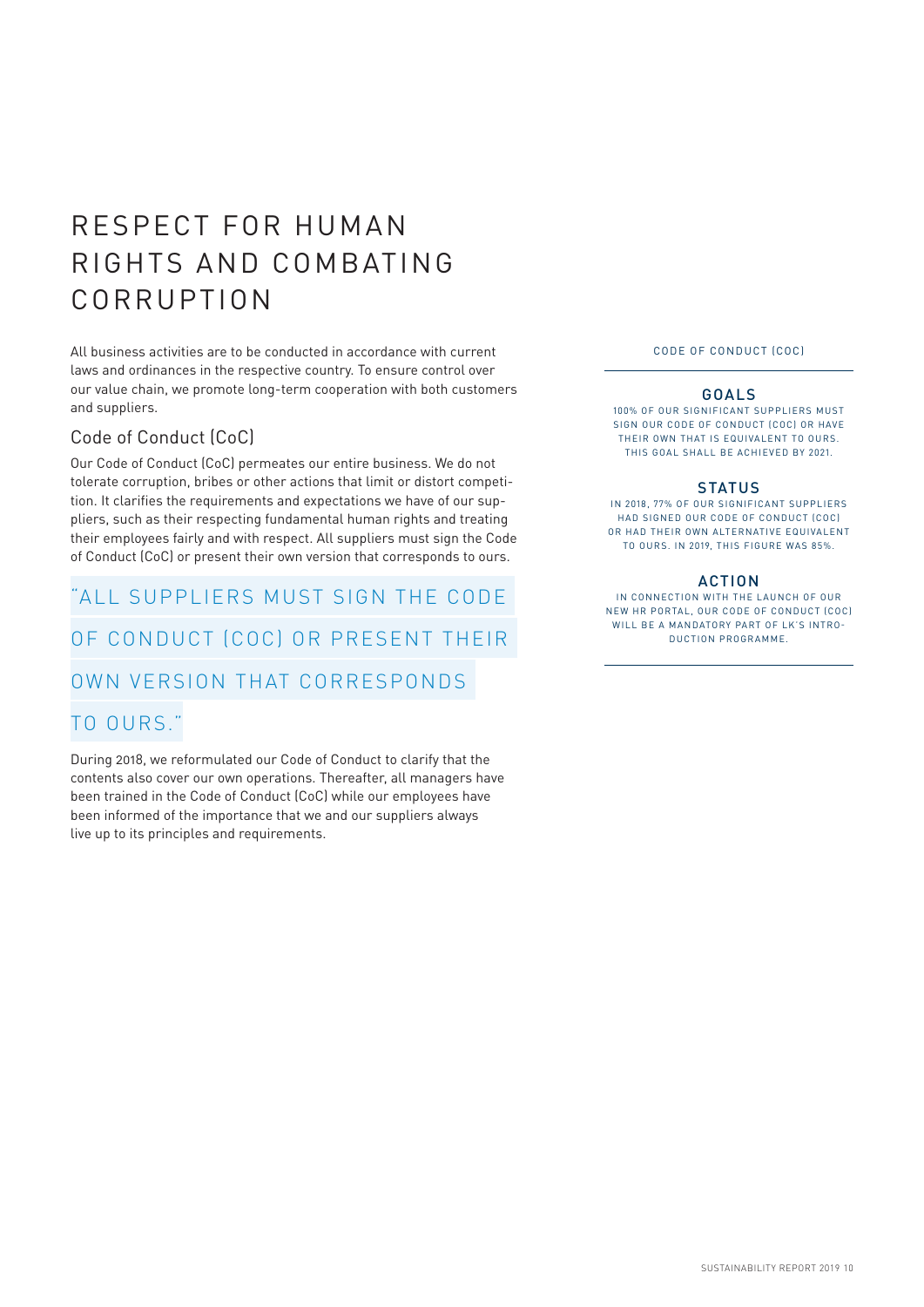# <span id="page-10-0"></span>THE ENVIRONMENT

### Our environmental efforts

At LK, we always assume that there is a better way to do things. This attitude also permeates our environmental efforts where we constantly try to reduce our environmental impact and develop more sustainable ways forward.

As a leading player in the HVAC and plumbing industry we feel a responsibility to serve as a good example. We see laws and environmental regulations as minimum requirements and always strive to be one step ahead to hasten the development towards a sustainable future.

To ensure focus on high quality and environmentally friendly production, we are ISO certified\*. We also set requirements on our suppliers and their environmental performance through a Code of Conduct (CoC). Among other things, this says that the supplier must have knowledge of and control over its environmental impact and actively work to reduce negative environmental impact.

To constantly develop more environmentally sound products, solutions and systems, it is not enough to have rules and expressed environmental targets, however. It also requires a long-term commitment, attitude changes and practical tools in the daily activities. We therefore devote time and resources to establishing support for the environmental efforts in the entire organization. At LK, improvement work is under way every day – it is our contribution to future generations.

### Material use

Material use in our products accounts for a significant part of LK's environmental impact. Our knowledge of the material alternatives that can be used has grown, giving us the possibility to influence and set higher requirements for our suppliers.

We see the significance of being involved in different trade and standards organisations such as VVS-Fabrikanternas Råd, Säker Vatten, SINTEF, TEPPFA and Svensk Armaturindustri. This helps us in the work to stay abreast of developments in the industry.

### Recycled materials in our products

We always strive to use recycled materials in our products to the extent possible. This is a question that we prioritise and follow up with our suppliers. All of the products with recycled materials are marked in the product range with the symbol "Made from Recycled Material".

### \*ISO CERTIFICATION

### LK SYSTEMS AB

- ISO 14001/ISO 9001
- LK PREFAB AB
- ISO 14001/ISO 9001
- LK ARMATUR AB
- $-$  ISO 14001/ISO 9001
- LK PEX AB WORKS ACCORDING TO ISO 14001/ISO 9001

### MATERIAL USE

GOALS IN ALL PRODUCT DEVELOPMENT, BOTH PROD-UCT CARE AND NEW DEVELOPMENT, RECYCLED MATERIALS SHALL BE CONSIDERED.

#### **STATUS**

19% OF OUR PRODUCTS CONTAINED RECYCLED MATERIALS FOR 2018 AND 2019.

> ACTION FOLLOW UP MATERIAL SELECTION WITH SUPPLIERS.

Targets, status and action apply to LK Systems AB.

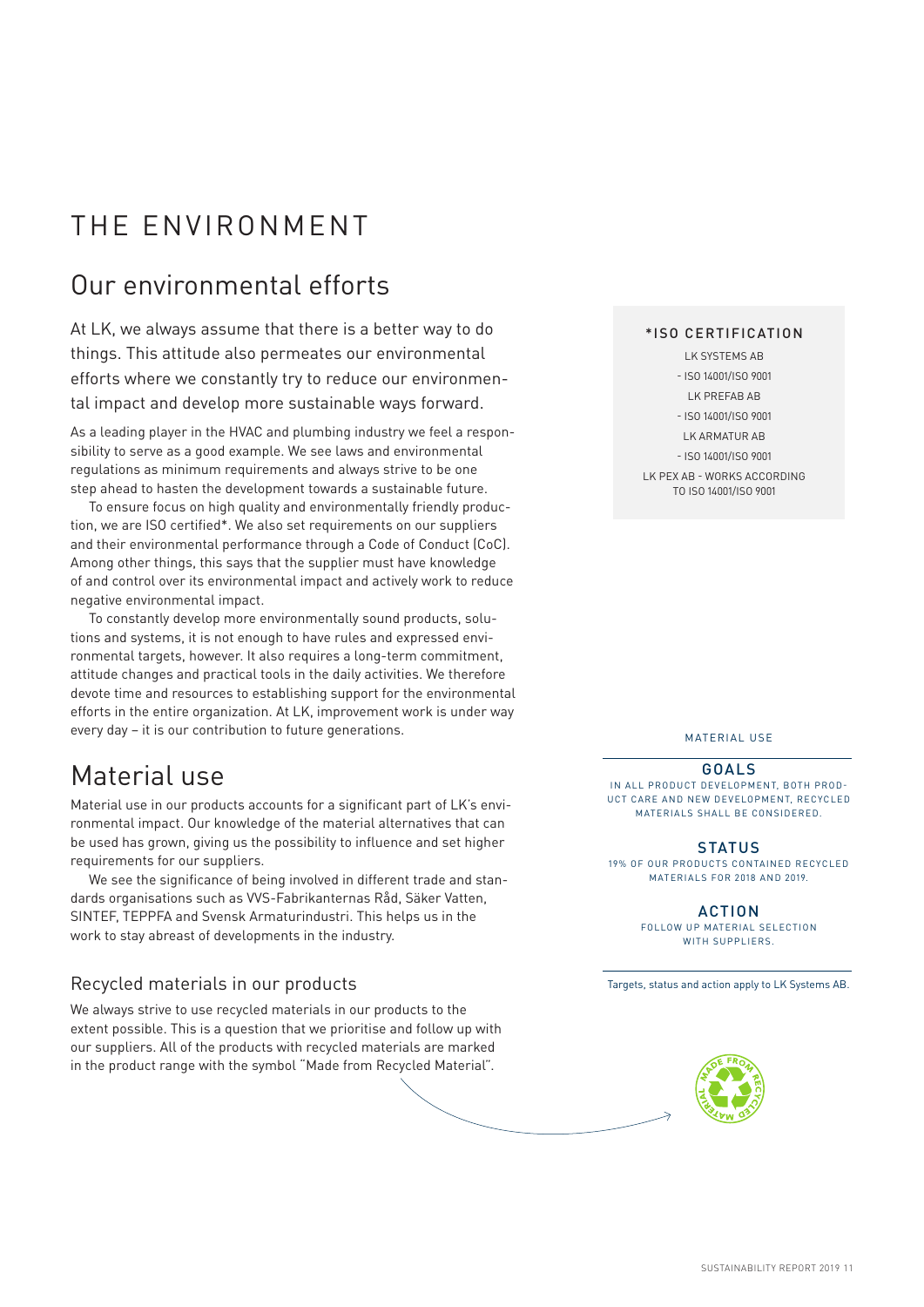### <span id="page-11-0"></span>Reducing the use of lead is a challenge

We always strive to use materials with as little an environmental impact as possible. Dialogue on the stringent lead criteria is still being conducted with our brass suppliers at the same time that we are trying to promote the development of more environmentally friendly materials.

Today, many of our products, such as connectors and valves, are made of brass. Brass has many good properties, but also contains a small amount of lead to improve scalability in production. Lead is classified as a hazardous substance, is listed on the candidate list (REACH) and in the long term should be phased out of society.

All of our brass products for drinking water systems meet the legal requirements under both the building rules of the Swedish National Board of Housing, Building and Planning and current NKB rules (Nordiska kommittén för byggbestämmelser). However, the products have a poorer assessment in various assessment systems for building materials, such as Byggvarubedömningen and Sunda Hus, since the lead content exceeds their limit of 0.1 per cent.

We have an ongoing dialogue with our brass suppliers on the lead criteria. As the leading manufacturer, we also cooperate on energy and sustainability issues with the trade organisations Svensk Armaturindustri and VVS-Fabrikanternas Råd.



### MATERIAL USE PER PRODUCT GROUP SOLD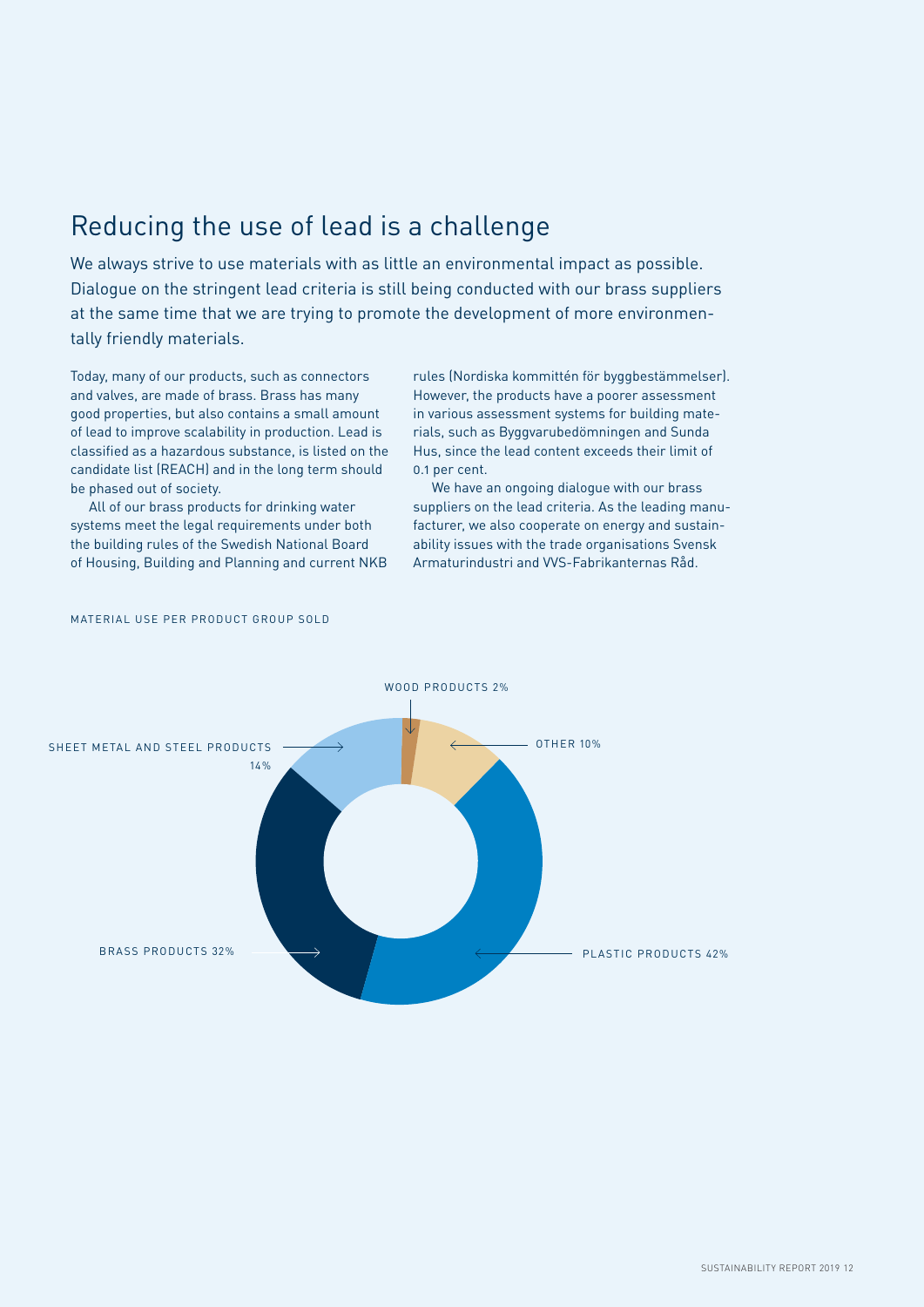### <span id="page-12-0"></span>Environmental documentation

To find out what substances our products contain, we request extensive and relevant information from our suppliers. We currently have approximately 830 articles with building materials declarations, a figure that is steadily growing. We send the building materials declarations to be assessed by Byggvarubedömningen (building materials assessment) and/or Sunda Hus, when necessary. This way, we get more knowledge about the products' environmental impact.

We also make sure to register the products that are suitable for Svanen's Nordic Ecolabelling Portal. Two of our products (LK Heatfloor 22 V-belt pulley and LK Heatfloor 22 turntable) meet Svanen's tough requirements and have their label. We are proud of this!

### Energy consumption

The production units in LK account for the majority of our electricity consumption. This part is continuously being developed, partly for our strong environmental commitment, but also to improve our competitiveness. Targets are set annually to increase productivity and reduce waste from our production units. This contributes less energy use per cabinet or meter of pipe produced.

In 2014, the operations were moved to a newly built pipe factory to create better conditions for efficient world-class pipe production. The new factory has meant considerable savings of energy and water consumption; you can read more about this on page 13 of the report. In order to ensure that we use our electrical energy in the right way, a value is drawn up by comparing the quota between how much energy has been used and sales turnover. As can be seen from the table, we have a declining value, despite annually increasing our sales. We use our resources both smartly and efficiently.

#### ENVIRONMENTAL DOCUMENTATION

#### GOALS

AN INCREASE OF 7% PER YEAR (EXCLUDING SPARE PARTS, MACHINERY AND TOOLS).

#### **STATUS**

35% OF OUR ARTICLES HAVE BVD. THIS IS AN INCREASE OF 10% OVER THE PREVIOUS YEAR.

#### ACTION

CONTINUOUSLY SUBMIT BUILDING MATERIALS DECLARATIONS FOR ASSESSMENT.

Targets, status and action apply to LK Systems AB.

### ENERGY CONSUMPTION

### RESIDUAL MIX ELECTRICITY



GOALS

LK SHALL ELIMINATE DEPENDENCE ON FOSSIL ELECTRICITY BY AT LEAST 5% PER ANNUM.

> **STATUS** A DECREASE OF 7.4% COMPARED TO PREVIOUS YEAR.

> > ACTION

JOINT AGREEMENTS AND JOINT NEGOTIATIONS.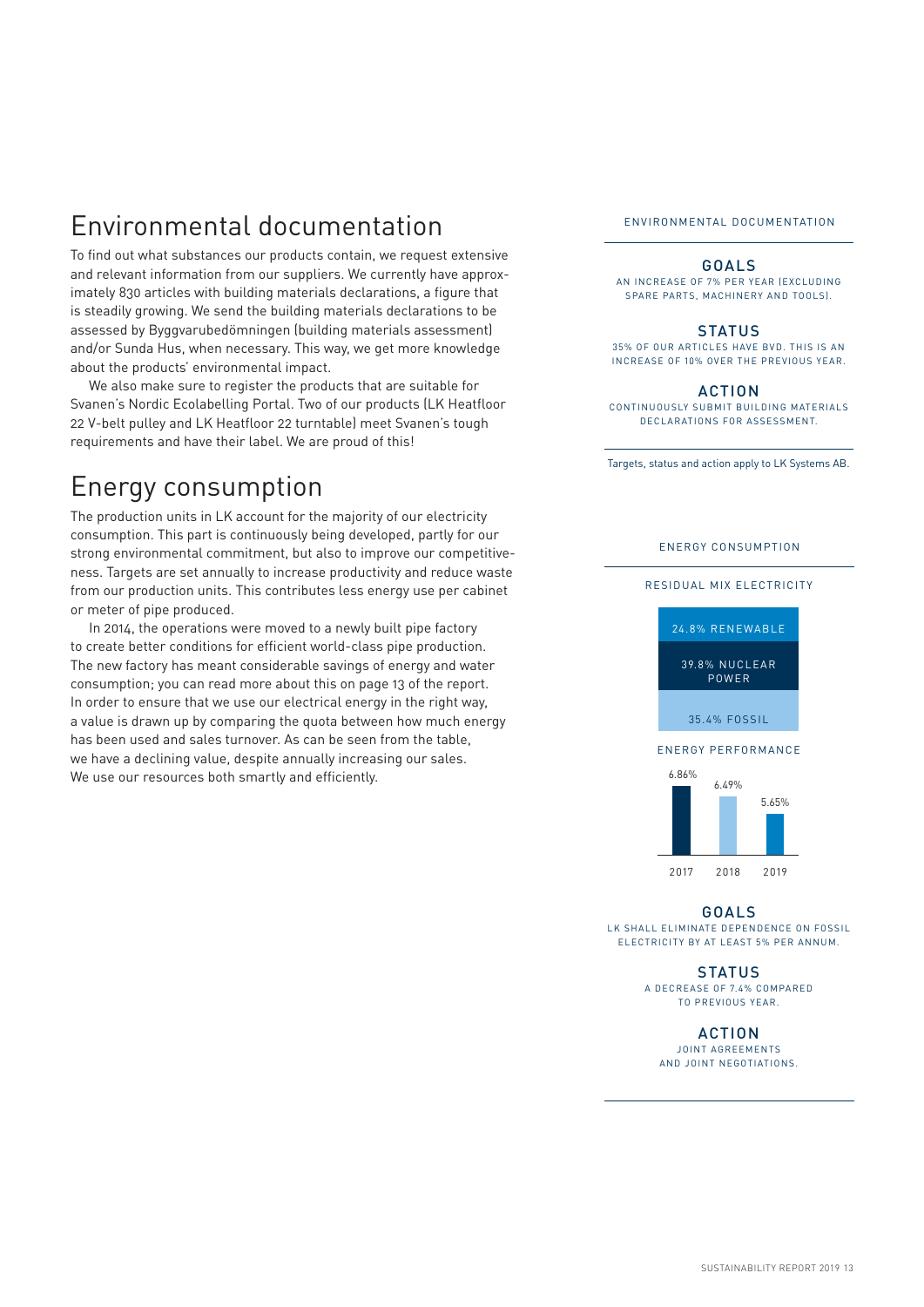### <span id="page-13-0"></span>Energy-efficient pipe production

LK's pipe factory and logistics center in Ulricehamn is self-sufficient on heat, thanks to heat recovery from production. Electricity and water consumption has also been reduced.

In 2014, we built a new factory in Ulricehamn for the production of plastic pipe for the heating, ventilation and sanitation industry. The aim was to increase capacity and at the same time switch to more energy-efficient production. During 2019, approximately 45 million metres of pipe was produced in the factory. When the plastic material is melted and processed, waste heat arises in the form of hot air that is recovered using a heat exchanger. The heat from the water used to cool the pipes is recovered in a similar way.

Using this heat recovery, we are able to heat the entire factory premises as well as our nearby logistics centre, corresponding to a total area of just over 20,000 square meters. The surplus heat is also used to melt snow and ice at the loading bay, to prevent slipping when the trucks pick up outgoing deliveries. Any other heat surplus is

Reduced relative energy consump-<br>tion from 2018 to 2019 by **4.6%** that in total generates kan all consumption by



Installed heat recovery that in total generates

we have:



our fossil dependence.

heating network.

consumption by

By moving pipe production to a newly built factory as well as working actively on efficiency,

delivered to Ulricehamns Energi and their district

Thanks to a closed cooling water system, we have reduced our water consumption in the production lines by a full 96 per cent compared with the old factory. The electricity consumption has also decreased, for example through upgrading the production to more efficient and energy-saving machines and through the installation of LED lighting and motion detection control that regulates the lighting as and when required. We are now investigating the possibilities of changing to green electricity that is produced from renewable energy sources and reducing

### **Transport**

We are continuously reviewing our transports and how we can make them more efficient. In 2017, we moved our Swedish logistics centre from Malmö to Ulricehamn. The new logistics centre is adjacent to our pipe factory.

The move and the new premises entail more efficient deliveries and shorter transport distances since we have gotten closer to several large customers. At the same time, the need for transports from the factory to the former warehouse in Malmö has disappeared. But we at LK do not think this is enough. In 2020, we will carbon offset for the carbon dioxide created when goods are transported from the logistics centre to our customers. A somewhat greener LK.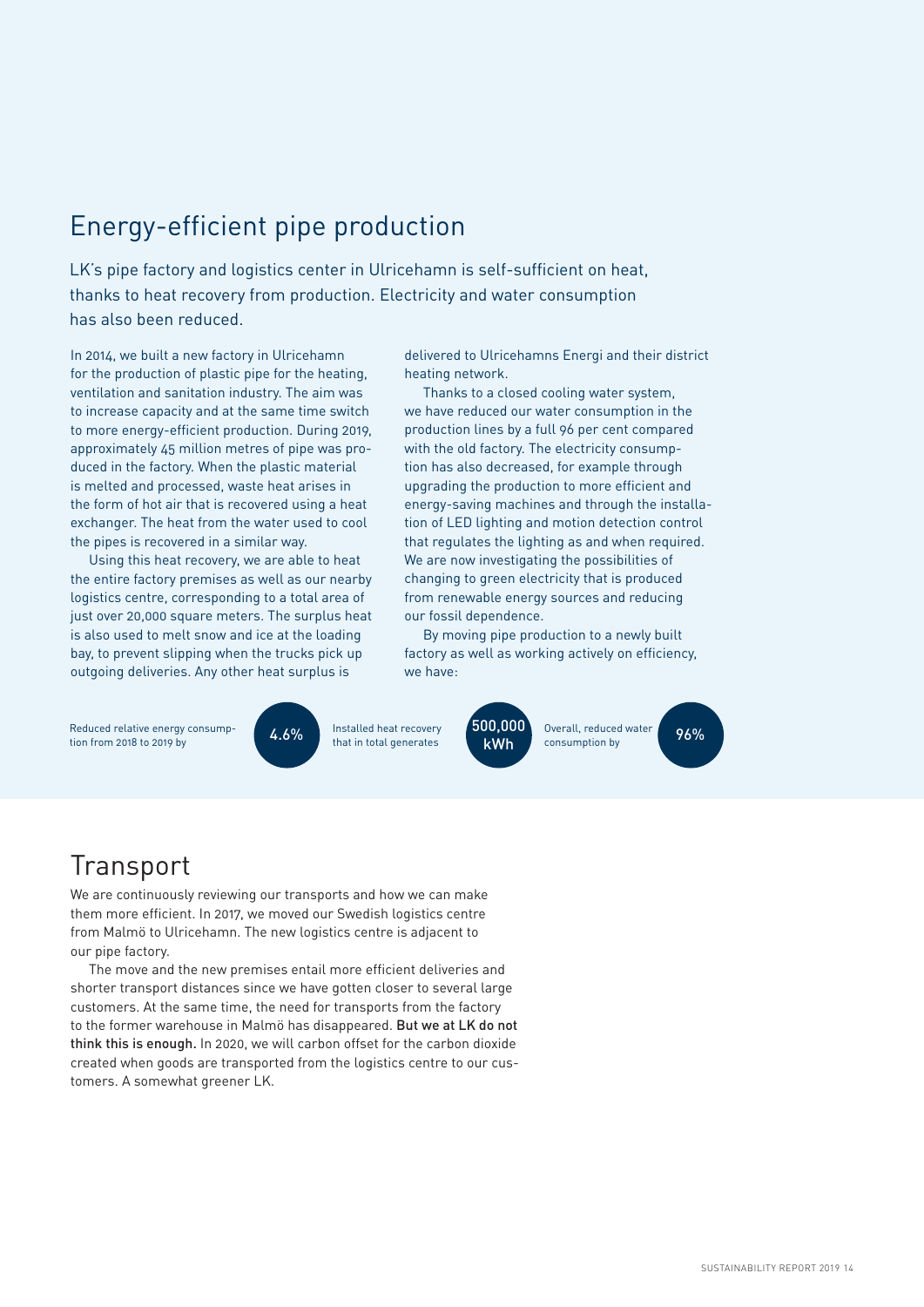# <span id="page-14-0"></span>LK Systems delivers ground heating to the municipality of Lund, which now has heated squares and tram stops

The municipality of Lund wishes to be in the forefront of energy and climate solutions, so as to generate a sustainable future, and to attain the goal of decreasing emissions the municipality has invested in ground heating of the public environment, such as squares and tram stops.

The nine stops and two squares included in the project will be heated through fossil free residual and return heating, including from the research plants MAX IV and ESS. The new tram will be operational in August 2020, but the residents of Lund will be able to enjoy some heated stops and squares as early as the end of the year.

"Kraftringen and the municipality of Lund have signed an agreement to include ground heating in connection with the expansion of the tramway and we chose to complete this together with LK who have a complete system for ground heating as well as great knowledge from many years of experience. This project will make life easier for public transport and the residents of Lund and is an important contribution to a sustainable Lund", says Peter Ottosson the project manager at Kraftringen.

### The many advantages of ground heating

In addition to keeping snow and ice away from squares and tram stops, the ground heat also creates increased comfort and safety with reduced risk of slipping and broken bones\* as well as reducing need for snow removal and cleaning. Trams are also kept clean and fresh as passengers do not deposit snow and gravel inside, resulting in less wear and maintenance.

"It should be easy to make smart and sustainable choices in everyday life. Urban development in Lund is a shining example of creating better conditions by reducing the risk of slipping accidents, increasing accessibility and using resources in the smartest way," says Henrik Abraham, communications officer at LK.



\* Every winter, the media and authorities warn against slipping. Statistics from the National Board of Health and Welfare show that almost 18,000 people received specialist care for falls on ice or snow in 2017. The total number of sufferers is even higher because patients in primary care are not included in the statistics.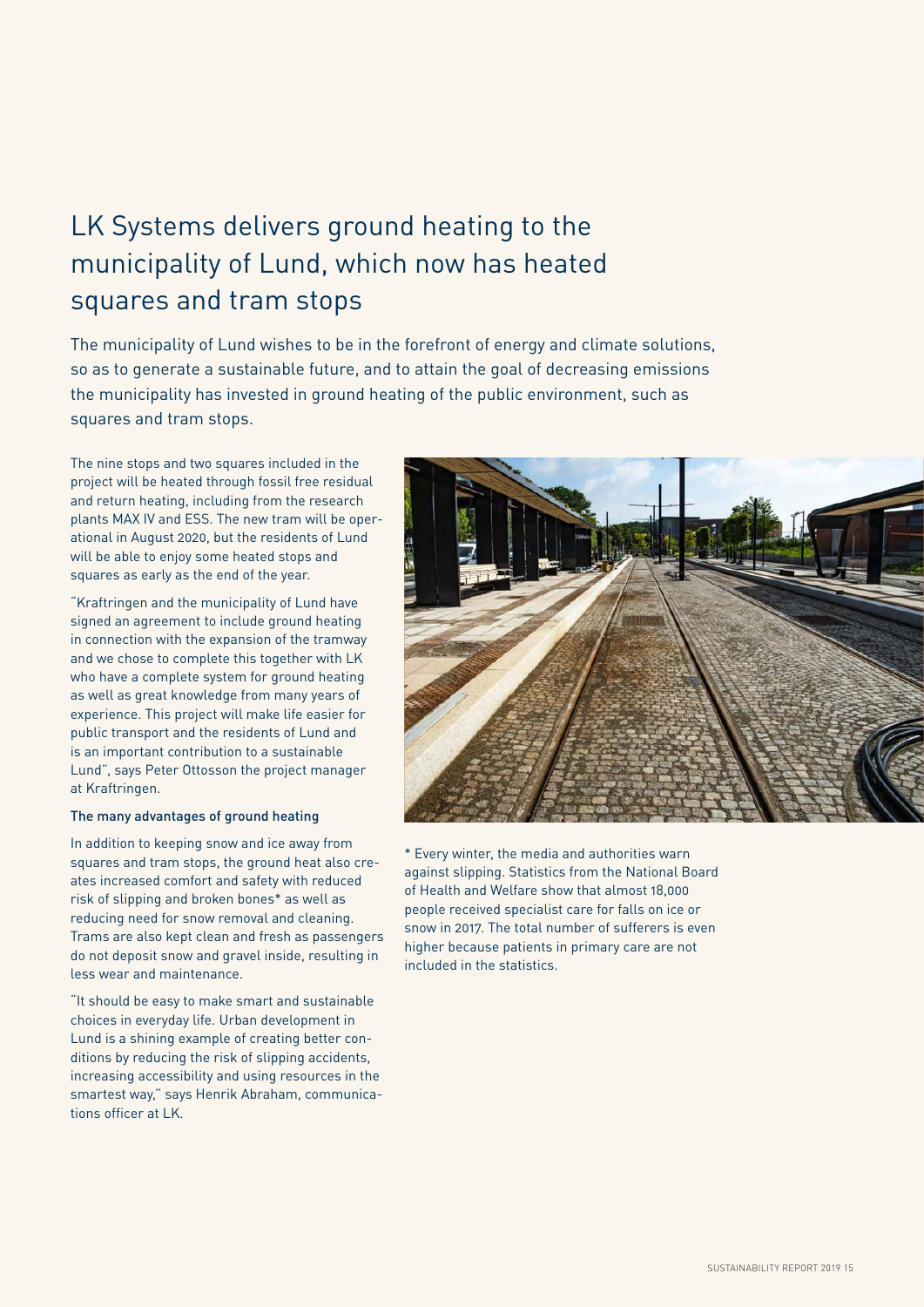# <span id="page-15-0"></span>SOCIAL CONDITIONS AND PERSONNEL

### Personnel

We wish to create a sustainable organisation and be an attractive workplace for new and existing employees. Our organisation shall be characterised by satisfied and committed employees, good management, a safe work environment, low sick leave, great diversity and equality.

Our leadership is an important prerequisite for our employees to thrive and develop together with our customers. During 2019 we performed an employee survey with very good results in all indices, but which indicates how we may continue to develop as managers and organisation, what efforts are required and where. Based on this, we will implement a managers' development programme in 2020. During 2019 we have also carried out stress mapping for all our managers and in 2020 we will continue to work on the results so as to create sustainable leadership.

### Work environment

We want all of the employees to feel safe at work. In the employee survey performed during 2019, 86% (compared to 82% the previous year) said that they feel LK prioritises a safe work environment.

As a part of the work to develop the work environment, we digitalised our reporting of accidents and incidents. This makes it easier to follow up accidents, more quickly spread knowledge about risks in the work environment and apply overall measures for safer workplaces.

In order for our employees to feel that they work in a safe environment, we conduct training in working environment, including CPR, BAM, OSA and safe driving.

The training is an important part, so that we will be able to identify and prevent risks in the work environment.

To reduce the number of occupational accidents, our production units use various methods that make risks in the work visible and increase knowledge. An example is the Green Cross where we daily focus on the work environment and follow up incidents and accidents.

During 2019 the Work Environment Authority performed an audit at the central depot in Ulricehamn. The outcome of the audit was very good.





Index for how many would recommend LK as an employer to a friend.

#### WORKING ENVIRONMENT

### GOALS

> 85%. TO MAINTAIN THE HIGH LEVEL OF A SAFE WORKING ENVIRONMENT.

#### **STATUS**

IN 2019, 86% OF THE EMPLOYEES FEEL THAT LK PRIORITISES A SAFE WORK ENVIRONMENT. (AN INCREASE OF 4% FROM 2018).

### ACTION

CONTINUOUSLY WORK ON THE CHALLENGES THAT ARISE FROM THE EMPLOYEE SURVEY.

Focus areas based on the employee survey are: Leadership, communication and sustainability.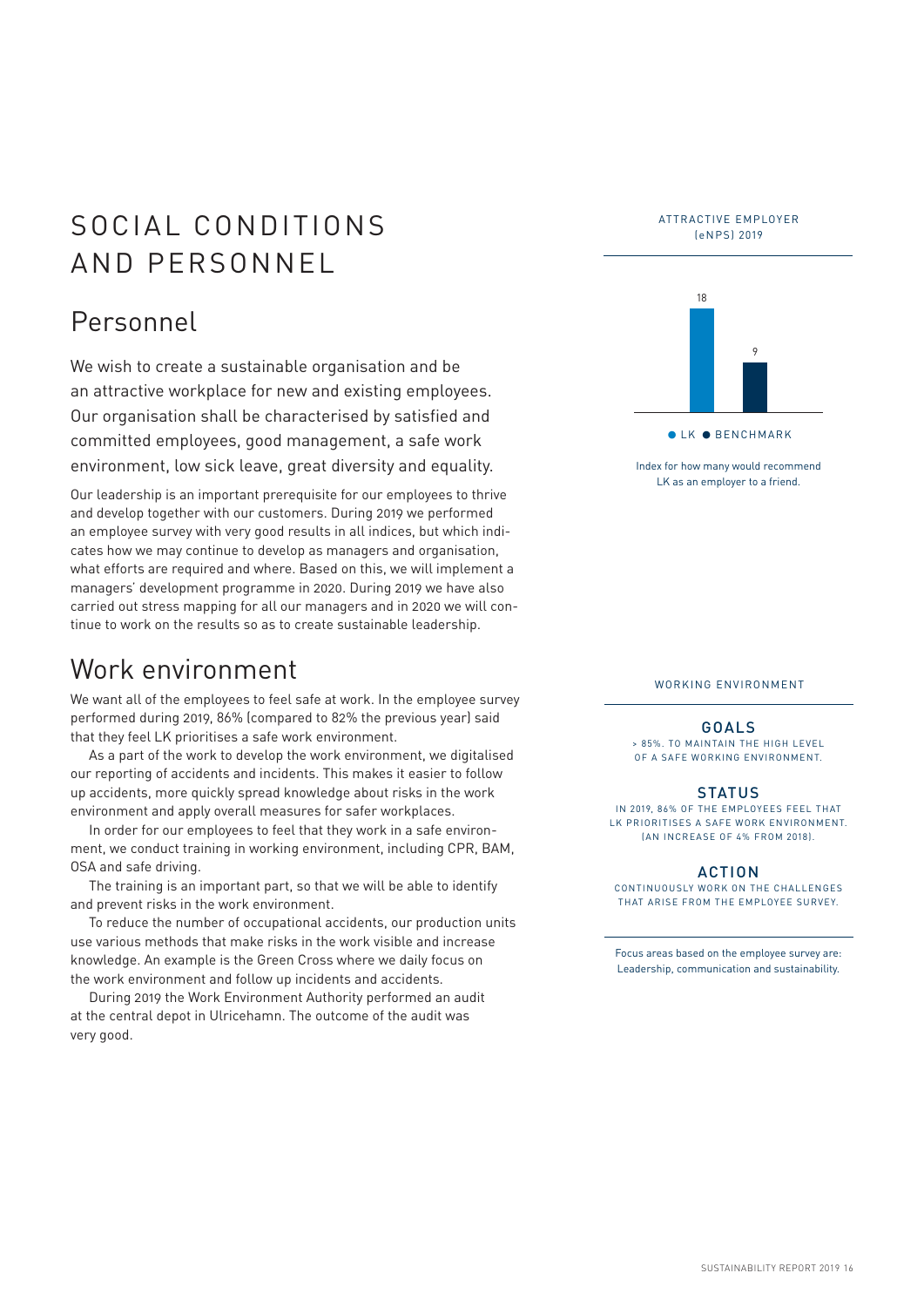### <span id="page-16-0"></span>Absence due to illness

Healthy workplaces are important to us and our employees. We continuously follow up our sickness absences, so as to be able to act preventively and apply early intervention that reduces long-term sickness absence among our employees. To secure more systematic health-promoting efforts at our workplaces, we have a joint occupational health service for LK in Sweden.

### Diversity and equal opportunity

LK strives to have employees with different genders, nationalities, backgrounds, age and experience. We believe that this is a prerequisite to be able to continue to develop as a company. Today, we have employees from several different nationalities. Personality weighs heavily in our recruitment and we have a long tradition of including employees with function variations in our operations.

### Gender equality

It is a challenge to attract women employees in a traditionally male industry. Few women choose the vocational training that is in our areas of operation. There are also few women who apply for available positions advertised. The same is true of internships. This sets high demands on us as employers. By offering an attractive and inclusive workplace where people thrive and stay, we hope that more women will choose to work at LK. We want to show that there are women in different roles at LK. One example is the management group of LK Pex, where four out of six are women.

In the employee survey for 2019, we ask questions about discrimination and abusive treatment. To the question of whether the jargon suits everyone regardless of discrimination grounds, 86% (83% the previous year) say that they agree completely and 9% (12% the previous year) are neutral. To the question about whether they have been free from abusive treatment in the past 12 months, 93% agree completely (96% the previous year) and 3% are neutral. This is a very good result that we wish to maintain over time, but at LK we systematically work towards a zero vision.

We already measure the distribution of the number of men and women working with us. Currently 22% of our employees are women and our goal is to increase the number to 24% over a three-year period.

#### ABSENCE DUE TO ILLNESS



Sickness absence hours in relation to total number of hours worked (LK in Sweden).

### GOALS

2% FOR WHITE-COLLAR EMPLOYEES AND 5.5% FOR COLLECTIVE AGREEMENT EMPLOYEES (SICKNESS ABSENCE HOURS IN RELATION TO NUMBER OF HOURS WORKED).

### **STATUS**

IN TOTAL, 4.35% OF SICKNESS ABSENCE HOURS IN RELATION TO NUMBER OF HOURS WORKED, OF WHICH 2.94% FOR WHITE-COLLAR EMPLOY-EES AND 5.64% FOR COLLECTIVE AGREEMENT EMPLOYEES.

### ACTION

WORK ON LEADERSHIP DEVELOPMENT AS LEADERSHIP IS OF GREAT IMPORTANCE FOR LOWERING ABSENCE DUE TO SICKNESS AND USING OUR OCCUPATIONAL HEALTH CARE IN PREVENTIVE WORKING ENVIRONMENT ACTIVI-TIES AND REHABILITATION.

Working on the results of stress mapping.

#### DIVERSITY AND EQUAL OPPORTUNITY

#### GOALS

24% WOMEN IN LK IN SWEDEN IN 2021.

#### **STATUS**

22% WOMEN IN LK IN SWEDEN.

### ACTION

IMPLEMENT EMPLOYEE INTERVIEWS WHERE THE MAJORITY INDICATES WOMEN IN DIFFER-ENT COMPANIES, ROLES AND LOCATIONS.

Maintain the good results in the employee survey on discrimination and abusive treatment.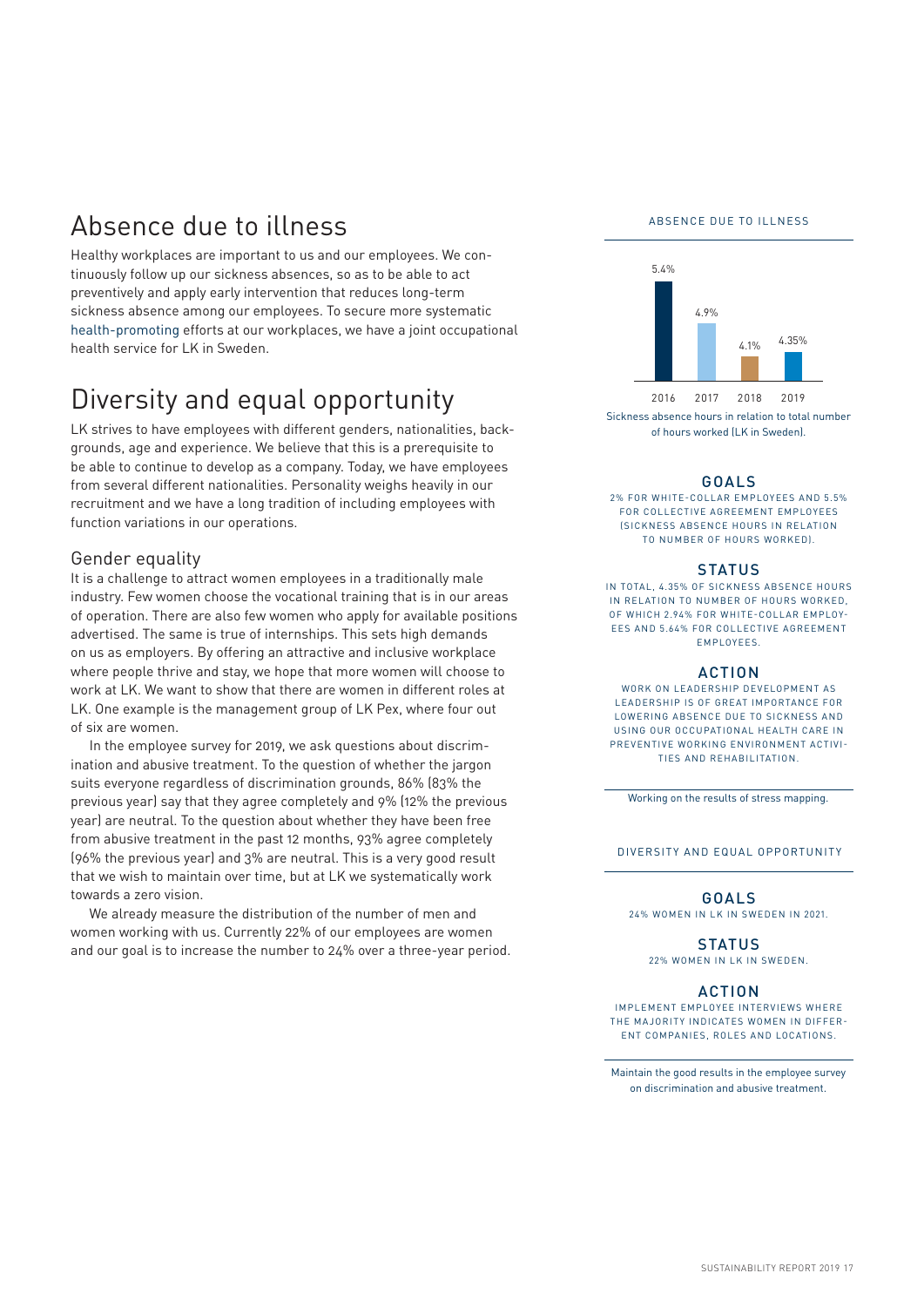### <span id="page-17-0"></span>Function variation an asset at LK

LK has developed a successful model to combine social involvement with business benefit. At our unit in Helsingborg, people with various kinds of function variations are an important and appreciated part of the production.

For more than 25 years, LK in Helsingborg has offered employment opportunities to individuals with various kinds of function variations. Today, this group consists of 13 people plus a supervisor who leads and allocates the work. They are integrated into production and have the same rights and obligations as the rest of the employees. Their duties primarily consist of basic assembly, product labeling and packaging. Some people gradually move on to more advanced duties. The possibility of having a real job with a salary means a lot and the vast majority stay with us a long time.

In 2010, LK was named the employer of the year (the Show the Way prize) by Samhall for our commitment and ability to highlight the business benefit of having diversity in the workforce. Since we have a right to wage grants from the Public Employment Service for these positions the wage cost is lower than normal. This means that we can keep more manual work steps and avoid investing large amounts in automation. The flexibility in the production also increases as various departments can borrow employees from each other when necessary.

Our social commitment and diversity contribute to a good psychosocial work environment. Today, there are several different nationalities represented at the company with different cultural, linguistic, ethnic and religious backgrounds Everyone feels welcome and there is great respect and understanding for each other's differences.



Personnel from our facility in Helsingborg.